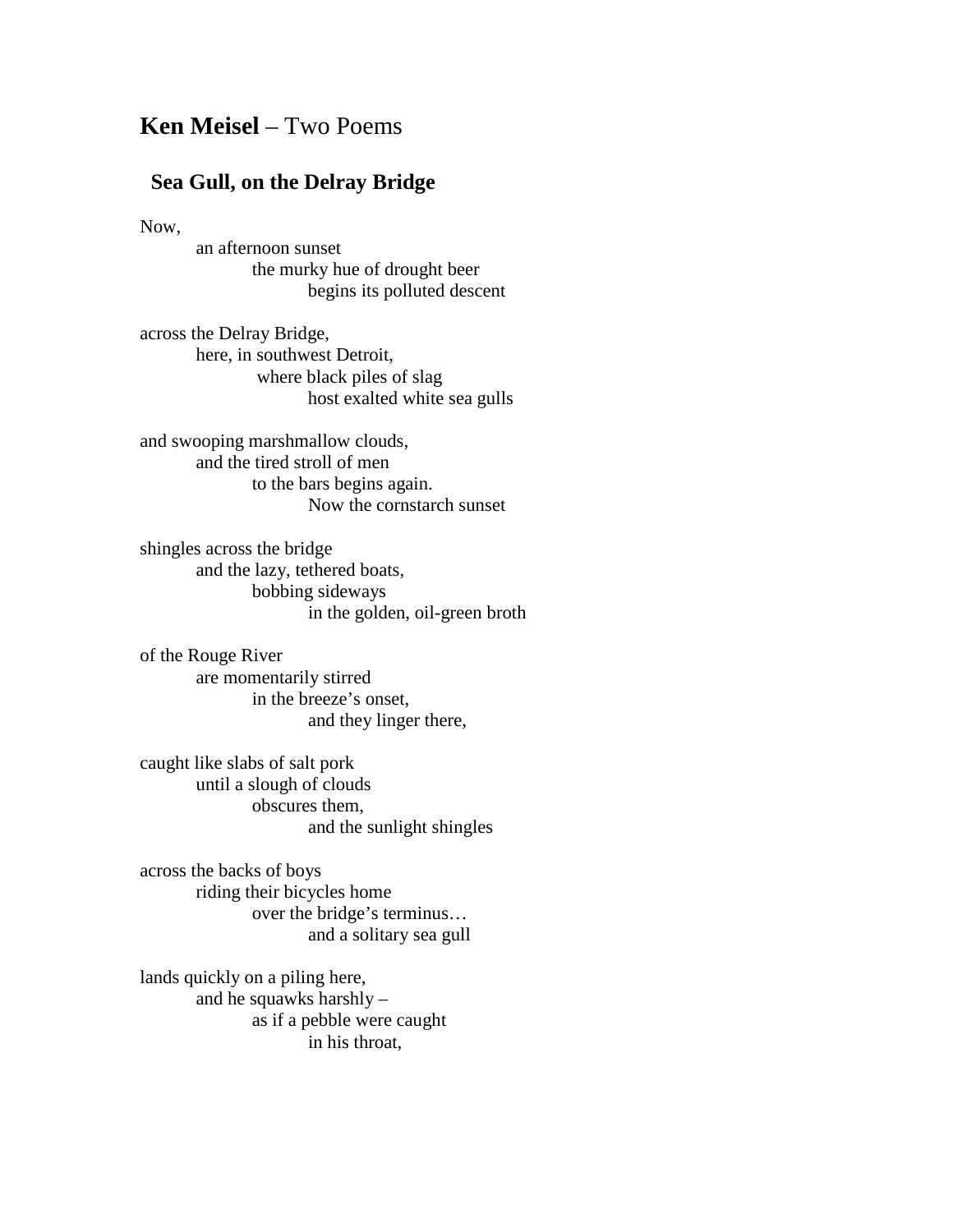and he shouts out loud in a kind of hunger or protest, like something coughing out sound and fury

to the end of the day, to the close of summer. Yesterday I stood here, feeling the sturdy bridge

with my hands again, gripping it tightly. I've come back to it, readying myself again

for god knows what – for the ending days of summer that will burn away all the strength and purpose

within me to winter winds again, to the sudden chill and to air tasting like salt-rising bread, and car exhaust dousing

my lungs with soot. We are young once, our throats clogged with pebbles,

with heat shingling across our young backs as we ride our bicycles back home.

Let me remember this sea gull, strident here, shouting out loud

his sound and his fury into the heap of mountain slag. Shouting his name into vibrancy, shouting his might.